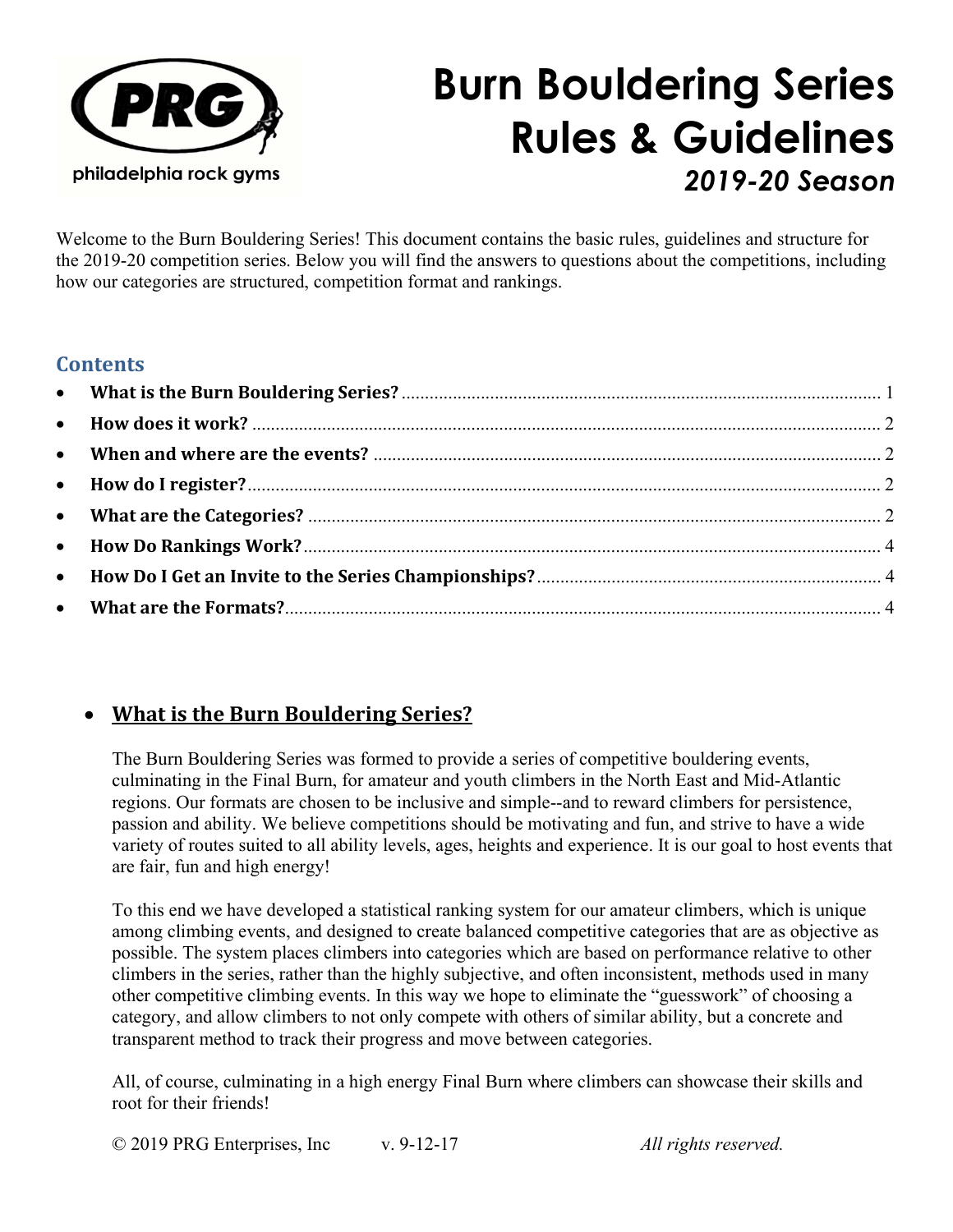## • How does it work?

The Burn Bouldering Series consists of four bouldering competitions – Midnight Burn (prelim), Winter Burn (prelim), Heart Burn (prelim) and the Final Burn (final event) – three prelims and one final championship event. Each event will follow the same format as the Burn's always have, and awards will be based for each event on performance in that event.

The Final Burn this year is an *open* event for all categories. Competitors can compete in the Final Burn like any other competition and place for awards in their category based on their performance that day. In addition, we will name the Burn Series Champions in each category, which will be selected based on their overall performance in the entire series (as determined by their Burn Series Ranking)!

To be eligible to compete for the title of Burn Series Champion of his/her category, a competitor must compete in *at least two prelims* as well as the Final Burn.

## When and where are the events?

Dates: Prelim Events

Midnight Burn, PRG Oaks – October 26, 2019 Heart Burn, PRG East Falls – December 7, 2019 Winter Burn, PRG Valley – January 11, 2020

**Final Burn, PRG Wyncote – February 15, 2020** 

Dates may be subject to change. Please check www.philarockgym.com or call 877-822-7673 for updates.

## How do I register?

Competitors may register for each event online, or you may call 877-822-7673 to register by phone.

### What are the Categories?

There are two sets of categories for the Burn Series–Youth and Adult.

#### Adult Categories

Beginning this year, our minimum Adult categories will be determined by a competitor's overall ranking within their gender. Current categories and rankings will be published and available for download on the Burn Series webpage.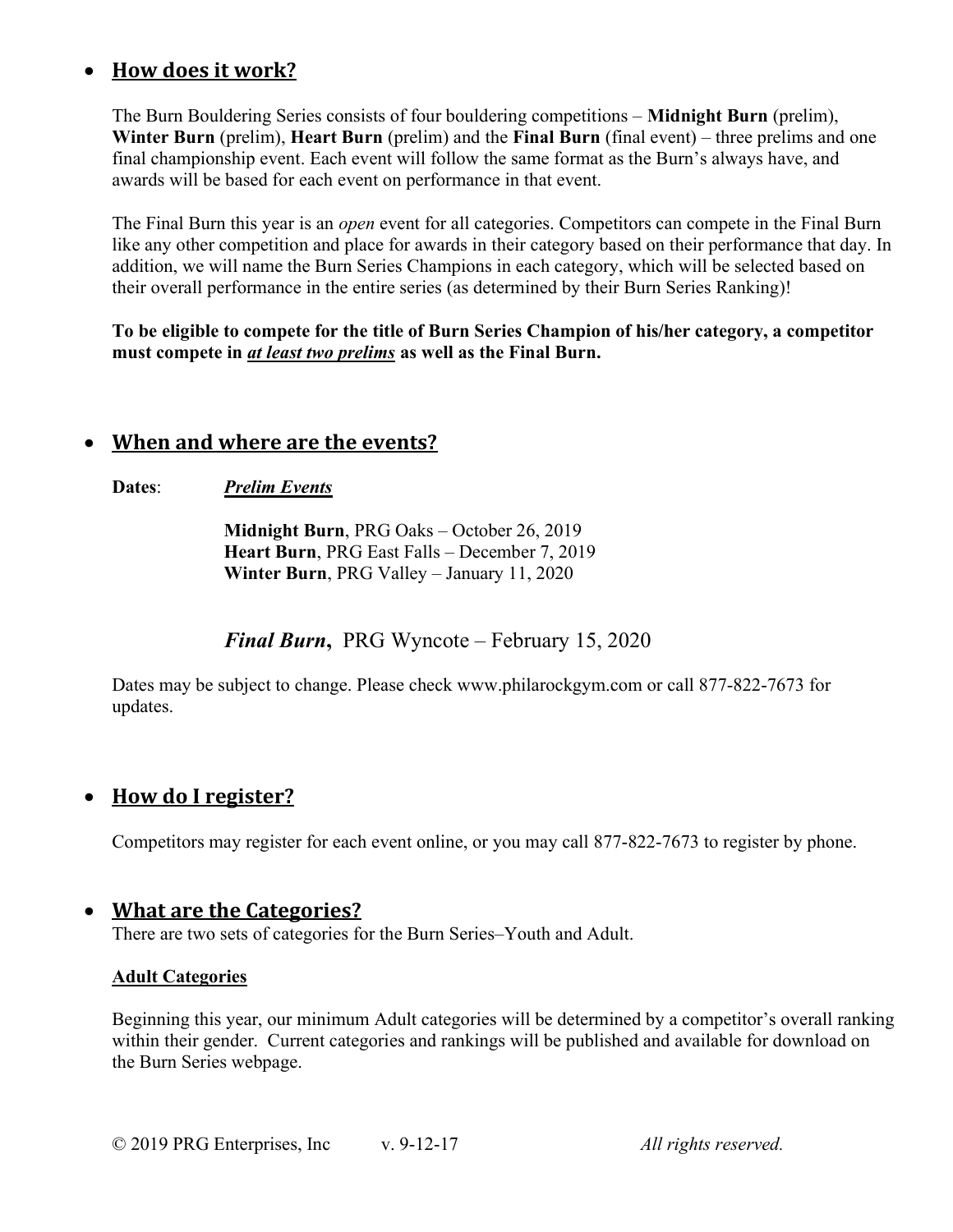Which category you compete in will be determined by your ranking points, based on the following chart (please note: all percentiles are approximate):

#### Male Categories

| Open            | Over 1900  | Top $15%$   |
|-----------------|------------|-------------|
| <b>Advanced</b> | 1530-1900  | 51-85%      |
| Intermediate    | 1200-1530  | $16 - 50\%$ |
| <b>Novice</b>   | Under 1200 | Bottom 15%  |

#### Female Categories

| Open            | Over 1880  | Top $20\%$  |
|-----------------|------------|-------------|
| <b>Advanced</b> | 1530-1880  | $51-80\%$   |
| Intermediate    | 1200-1530  | $21 - 50\%$ |
| <b>Novice</b>   | Under 1200 | Bottom 20%  |

Any competitor who participated in the prior year Series will have a rank and ranking points carried over from that year. That rank will be used to determine which Adult Category you compete in for your first Burn Series event of this year. For example, if your ranking points after the 2019 Final Burn were 1678 overall in female, that means you would be placed in the Advanced category (your minimum category) for the start of the 2019-20 season, and the first competition (unless you choose to climb in a higher category, see below).

After each competition your ranking will be re-evaluated based on your performance and others in your gender. Should your ranking change enough after a competition to move you into another category, then your new category will take effect at the next Burn Series event you attend.

New competitors: For climbers who enter their first Burn competition this year, therefore without a ranking, you will be given default ranking points prior to competing in your first event. Your category at your first event will be determined by how well you rank at that event. In other words, you will be placed into your category at the end of your first event, based on how you performed. After your first event, your ranking will be adjusted as per the description above.

Entering a Higher Category: Competitors may request to climb in a higher category than their minimum, at any prelim event. For example, a competitor ranked in Advanced may request to climb in Open, or a climber in Novice may request to climb in Intermediate. Selection of a different category must occur *before the commencement of climbing* of the Burn event in question, and may not be changed during that event.

If a climber chooses to compete in a higher category in any two prelim events, they will be tracked as a competitor in that category for the duration of the series, and will not be eligible to compete in their original category at the Final Burn. If a climber chooses to compete in more than one higher category (i.e. above their minimum) during the series (e.g. Advanced in one competition and Open in another), their final ranking will be in the highest category in which they climbed.

#### Youth Categories

9 & Under | 10-11 | 12-14 | 15-18 — M & F.

© 2019 PRG Enterprises, Inc v. 9-12-17 All rights reserved.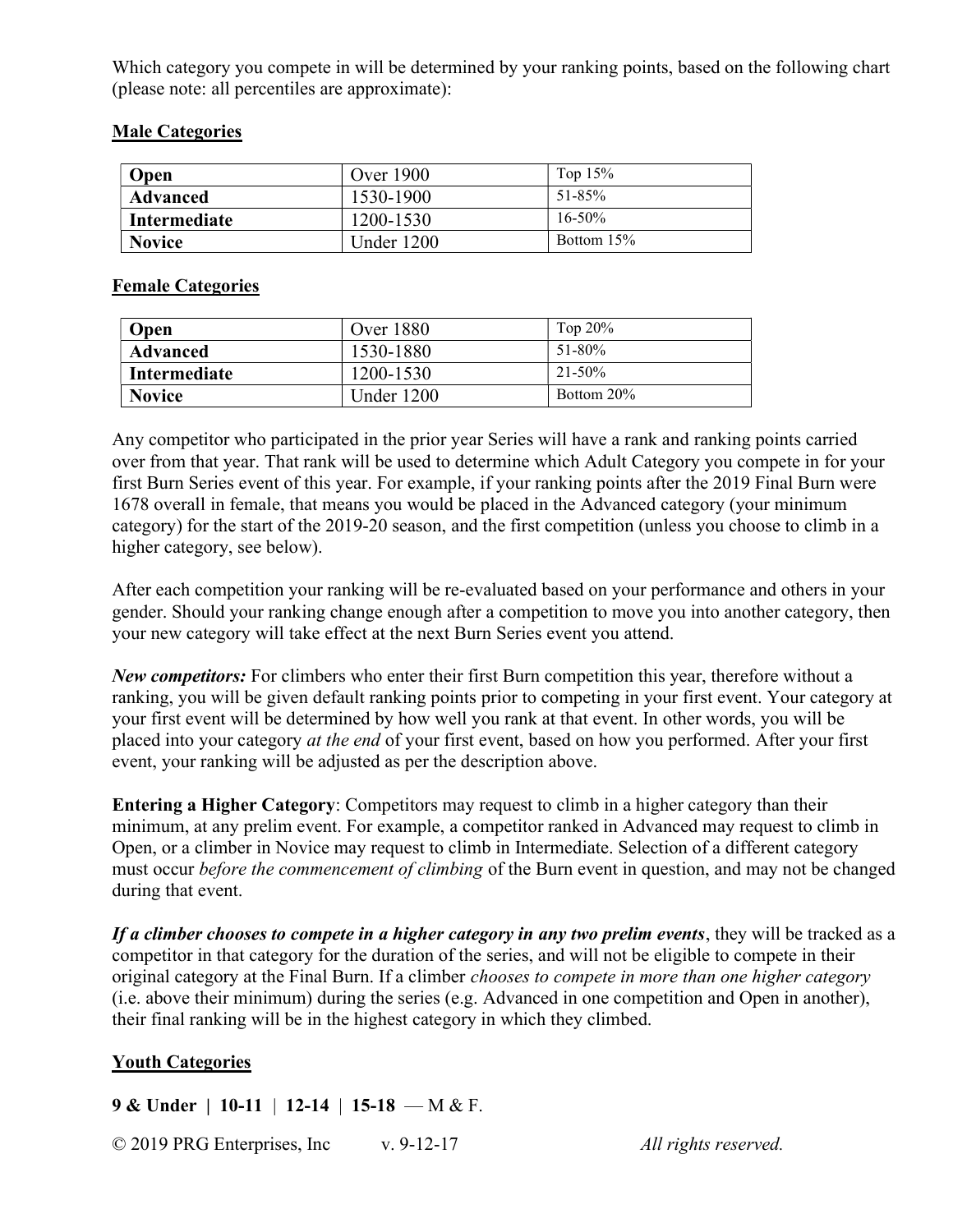Age categories are automatically calculated on the basis of birthdates, with the cut-off being February 14, 2020.

Competing in Open: Youth (16 & Over) may compete as Open competitors if they so choose, but their Series Ranking will only be calculated (for awards) in that category for that event. Selection of a category must occur before the commencement of climbing of the Burn event in question, and may not be changed during that event. Youth competitors (under 18) may not climb in Novice, Intermediate or Advanced categories.

If a Youth chooses to compete as an Open competitor in any two pre-lim events, they will be tracked as an Open competitor for the duration of the series, and will not be eligible to compete in a Youth Category at the Championships. For questions about Youth competitors competing in Open, please contact the Series Coordinator.

## How Do Rankings Work?

The basic idea is as follows: At the end of a given comp, your Ranking points will be adjusted based on how many other competitors in your category placed above you or below you. For those you place higher than, your points will increase based on how their points compare to yours at the beginning of the event–you get a larger bump for placing above someone who was ranked higher than you, less of one for placing above someone who was ranked at or below you. And, the converse is true for those that place above you–your points will decrease for each person placing above you, less for those who are already ranked higher than you, more for those ranked lower. In the end, the balance of these adjustments to your Ranking points will update your Ranking for each successive comp. What does it all mean? Basically, the higher your points, the better your rank in the Burn Series.

As of the 2016/17 Series, our Ranking System will be used to determine overall Final Series Ranking and the Overall Burn Series Championship titles and awards for all categories.

## How Do I Attend the Final Burn Event?

The Final Burn event registration will be *open* to any climbers wishing to attend, and accepted on a first come first served basis (space is limited).

## What are the Formats?

The format of each event will be an Open Redpoint Format with a Modified (Highpoint) World Cup Finals for Open Competitors. Climbers' ranks in prelims will be based on their top 5 problems. There is no limit on the number of tries. For Open Categories there will be a final round, for up to 8 competitors per gender, or one more than half of competitors present, whichever is smaller. The format for Finals will be Modified (Highpoint) World Cup (sometimes called Onsight). All competitors are expected to be familiar with these rules prior to attending the competition.

#### Redpoint Format

The Redpoint Format for bouldering competitions ranks climbers based on the top 5 most difficult problems sent during the event. During this portion of the event, climbers will have approximately 3 hours to complete as many problems as they can.

© 2019 PRG Enterprises, Inc v. 9-12-17 All rights reserved.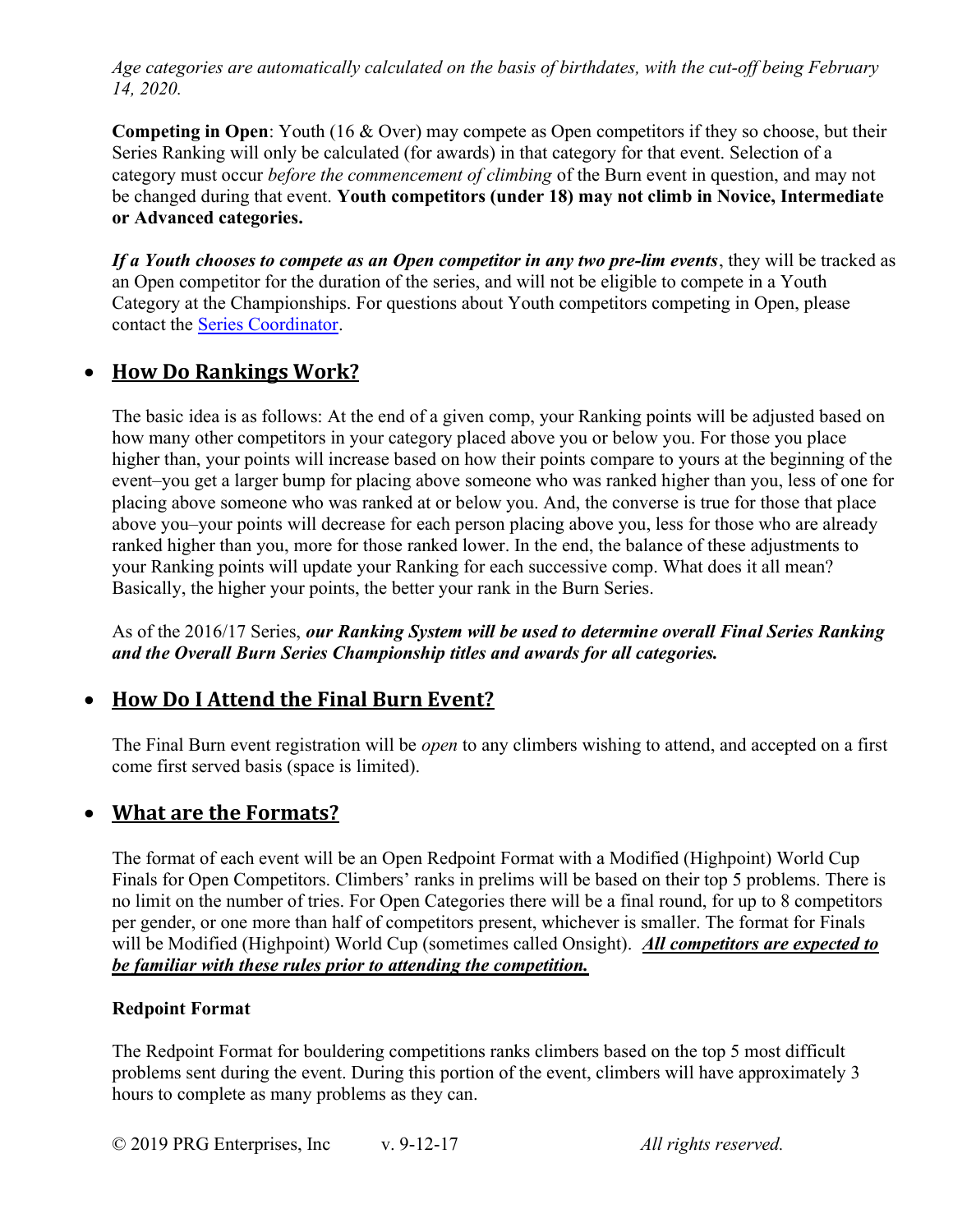- 1) Sends: A send is defined as a climber moving from the starting hold(s) to the finish hold(s) of a marked problem, without a Fall. To receive credit for a Send, unless otherwise indicated by the Head Judge, climbers must match the marked finish hold(s).
- 2) Falls: A Fall is determined by some part of a climber's body touching the flooring surface or crash pads after the climber has stepped off the ground to begin climbing. In addition, a Technical Fall is determined by a climber stepping "off route" while attempting a problem. "Off route" is using or weighting any hold or feature not explicitly indicated as part of the problem the climber is currently attempting.
- 3) Flash: A Flash is any problem Sent on the first attempt (i.e. without any previous Falls).
- 4) Scoring: A climber's total score will be calculated by adding up the values of the 5 highest point valued problems they have Sent, at the end of the round.
- 5) Tie-breaks: If two or more climbers in the same category have the same total score after their 5 highest point problems are added, there are two methods for breaking ties.
	- a. First Tie Break—The total number of Flashes for each climber are calculated. The highest total of Flashes wins the tie.
	- b. Second Tie Break—If two or more competitors are tied after Flashes are calculated, then each climber's  $6<sup>th</sup>$  highest value problem is examined. Whomever has the highest valued problem wins. If the  $6<sup>th</sup>$  problem has the same value for each climber, then if one climber flashed and the other did not, then the climber who Flashed wins. If the climbers flashed, then the  $7<sup>th</sup>$  problem is examined and the process repeated until either a winner is determined, or the 10<sup>th</sup> problem is examined. If two or more competitors are tied after the 10<sup>th</sup> problem is examined for Flashes, then the competitors tie.
- 6) Technicals: A Technical Incident (Technical) is defined as any action or occurrence which is outside of a climber's control which interferes with a climber's fair attempt on a problem. The most common Technicals are:
	- a. Spinning or broken holds
	- **b.** Interference from another climber (e.g. bumping into a climber)

If a Technical occurs during a climber's attempt, the climber may call it to the judge for that problem. If the call is legitimate the climber may re-try the problem after the problem is fixed, and the previous attempt (when the technical was discovered) will not be counted, so long as:

- a. The climber does not continue climbing after the technical has occurred.
- **b.** The climber informs the judge for that problem *immediately after the technical has occurred*.
- c. The judge of that problem, or the Head Judge, agrees that there has been a Technical under the guidelines above.

#### Finals Format

The format for Finals in the Burn Series will be Highpoint, or sometimes referred to as Onsight Highpoint, format. The basic idea is that climbers will attempt to climb 3 problems, getting scored on the highest hold reached on each problem, using the lowest total number of falls to break ties. In other words, the climber who gets the furthest on each problem with the fewest falls wins.

#### Simple.

© 2019 PRG Enterprises, Inc v. 9-12-17 All rights reserved. The details—Climbers will be set 3 problems for finals. Each climber will have 5 minutes to attempt each problem, followed by a 5 minute rest period. Climbers must start each problem from the start holds for each attempt. Climbers will be scored for each handhold they control. Control is defined as either maintaining contact with the usable surface of a hold with one hand for 2 or more seconds, or obviously pulling on a hold and demonstrating positive motion. Falls will be tracked and the total number of falls